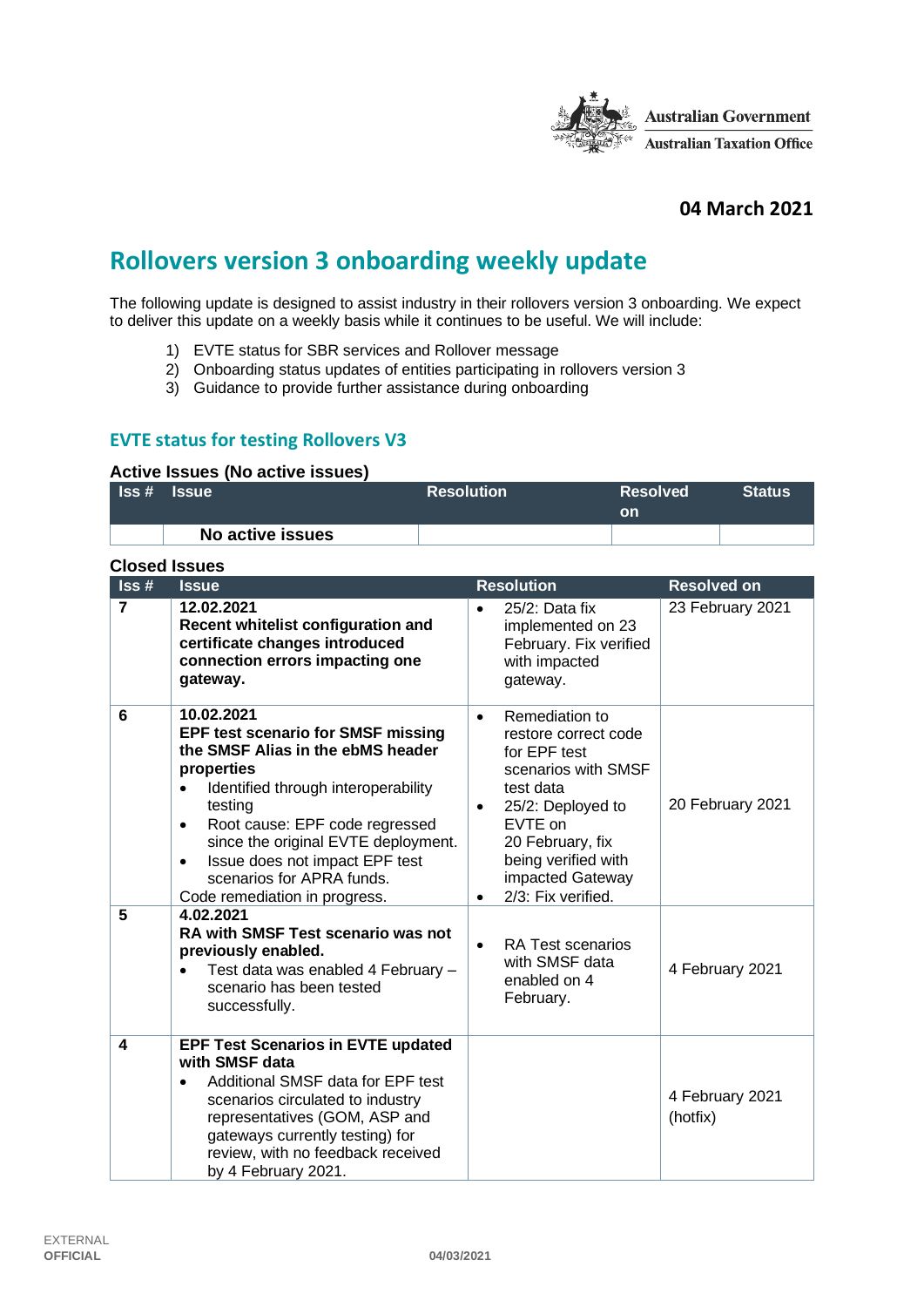|              | EVTE updated to align with EPF<br>$\bullet$<br>SMSF data shared for consultation<br>on 4 February.                                                                                                                                                                                                        |                                                                                        |                             |
|--------------|-----------------------------------------------------------------------------------------------------------------------------------------------------------------------------------------------------------------------------------------------------------------------------------------------------------|----------------------------------------------------------------------------------------|-----------------------------|
| 3            | 29.01.2021<br>[Defect] EVTE Test Harness<br>unavailable on 20 Jan 2021<br>preventing testing of RA<br>Caused by internal environment<br>issue impacting outbound<br>messages.<br>Resolved by the end of the day on<br>$\bullet$<br>29 Jan 2021.                                                           | Resolved by the end<br>$\bullet$<br>of the day.                                        | 29 January 2021             |
| $\mathbf{2}$ | 15.01.2021<br>[Defect] EPF ContextID greater than<br>40 characters issue<br>Identified through interoperability<br>testing.<br>Scenario has been tested<br>$\bullet$<br>successfully with an EPF for an<br>APRA fund.                                                                                     | <b>EPF ContextID</b><br>$\bullet$<br>reduced to a value<br>less than 40<br>characters. | 2 February 2021<br>(hotfix) |
| 1            | 15.12.2021<br>[Defect] RA and RAS sample<br>payloads contained 8 digit TFNs<br>instead of 9 digit TFNs<br>Identified through early review of RA<br>$\bullet$<br>test files provided.<br>Shared with ATO on 15 Dec 2021<br>$\bullet$<br>RA and RAS data change release<br>$\bullet$<br>on 4th Jan to EVTE. | RA and RAS test<br>$\bullet$<br>scenarios updated<br>with 9- digit TFNs.               | 4 January 2021<br>(hotfix)  |

## **EVTE status by test scenario grouping**

|                | <b>Test scenario group</b>                         | <b>Status</b>            |
|----------------|----------------------------------------------------|--------------------------|
| 1              | ATO initiated USM Rollover Request                 | <b>Available to test</b> |
| $\overline{2}$ | Gateway respond to Test 1 with USMOR               | <b>Available to test</b> |
| 3              | Gateway initiate USM Rollover Request              | <b>Available to test</b> |
| 4              | ATO respond to Test 3 with USMOR (automatic)       | <b>Available to test</b> |
| 5              | ATO initiate EPF for APRA (no gateway response)    | <b>Available to test</b> |
| 6              | ATO initiate EPF for SMSF (no gateway response)    | <b>Available to test</b> |
| 7              | ATO initiate S20c Request                          | <b>Available to test</b> |
| 8              | Gateway respond to Test 6 with S20c Error Response | <b>Available to test</b> |
| 9              | ATO initiate RA Request                            | <b>Available to test</b> |
| 10             | Gateway respond to Test 8 with RAER                | <b>Available to test</b> |
| 11             | Gateway initiate RAS Request                       | <b>Available to test</b> |
| 12             | ATO respond to Test 10 with RASOR (automatic)      | <b>Available to test</b> |
| 13             | ATO initiate RA Request for SMSF                   | <b>Available to test</b> |